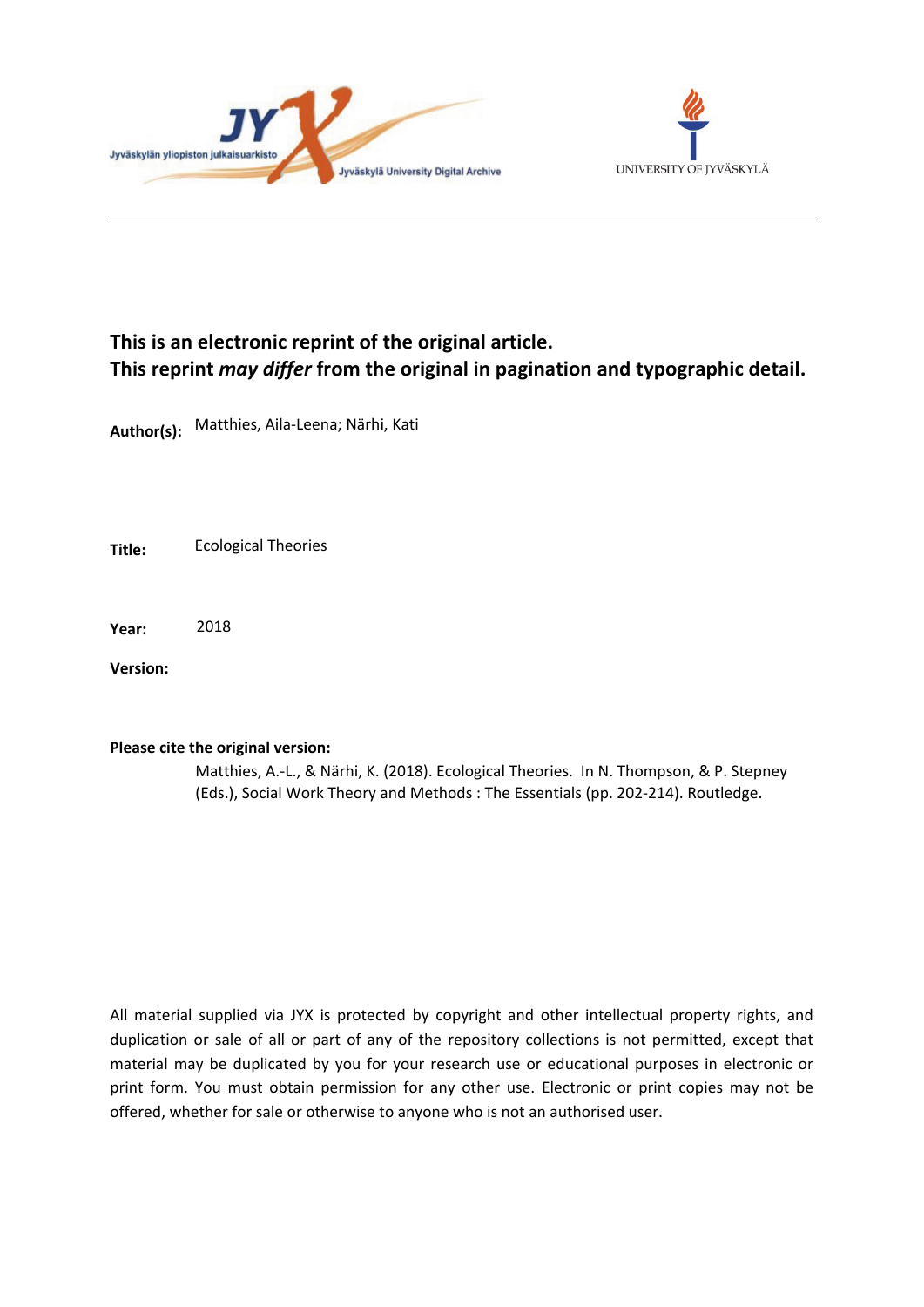#### **Chapter 15: Ecological Theories**

Aila-Leena Matthies and Kati Närhi

### **Introduction**

This chapter discusses theories that help us understand how the environment is an integral part of social work and how social workers can apply this understanding to practice. Since the early historical days of social work, the environment has been embedded in it. First, social work emerged in western societies at the end of the nineteenth century as a response to new social needs arising from the social consequences of the new industrial forms of using natural resources in production and accumulating economic resources. The enormous volume of natural resources used in the economy has influenced also the structure and the relationship between human communities and their environment (Besthorn 2003; Coates 2003; Haila and Dyke, 2006).

For the second, the constellation of the person-in-environment indicates one of the fundamental principles in social work practice and theory. The idea of the person-inenvironment argues that the situation of a person cannot be understood and changed by social workers without taking her or his environment into account. It also makes a basic difference to several other professions, such as the medical and nursing professions in health, which may address people rather in person-focused settings detached from their environment. However, social work has applied the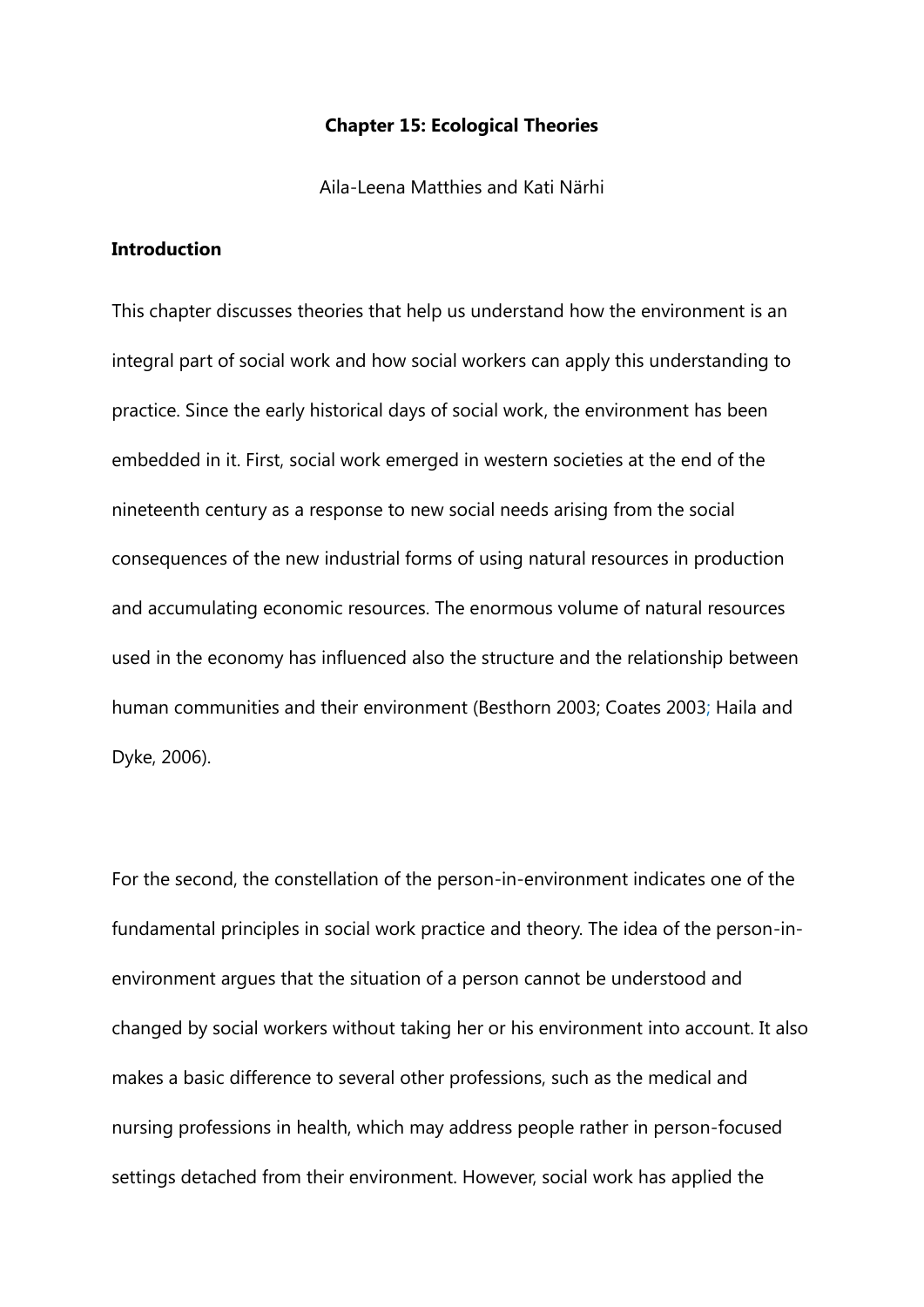framework of the person-in-environment primarily to intrapersonal and social interactions in a way that mainly addresses the social environment of a person. Not enough attention has been paid to professional functions related to the policy context of practice and to interactions with the built, physical and natural environment (Gray et al., 2012; Kemp 2011).

This dichotomized way of understanding the environment in social work can be traced back to the early years of social work as an emerging practice and discipline, especially in the thinking of Jane Addams (1910) and Mary Richmond (1917, 1922). Both these pioneers of social work emphasized the importance of environment for human wellbeing, but in different senses. Mary Richmond, who developed social casework, focused on a holistic view of an individual's social environment and social situation, in the sense of social interaction. Jane Addams, who developed community work and social research in social work, contextualized social work within entire urban settlements, which included not only the social environment but also the physical and built environment. She also applied political and economic considerations to frame interventions in social work (Närhi and Matthies, 2016a).

Decades after the seminal work of these two important pioneers of social work, the two different theoretical directions of ecological social work can still be identified and remain influential (Närhi and Matthies, 2001; Gray et al., 2012; Peeters, 2012)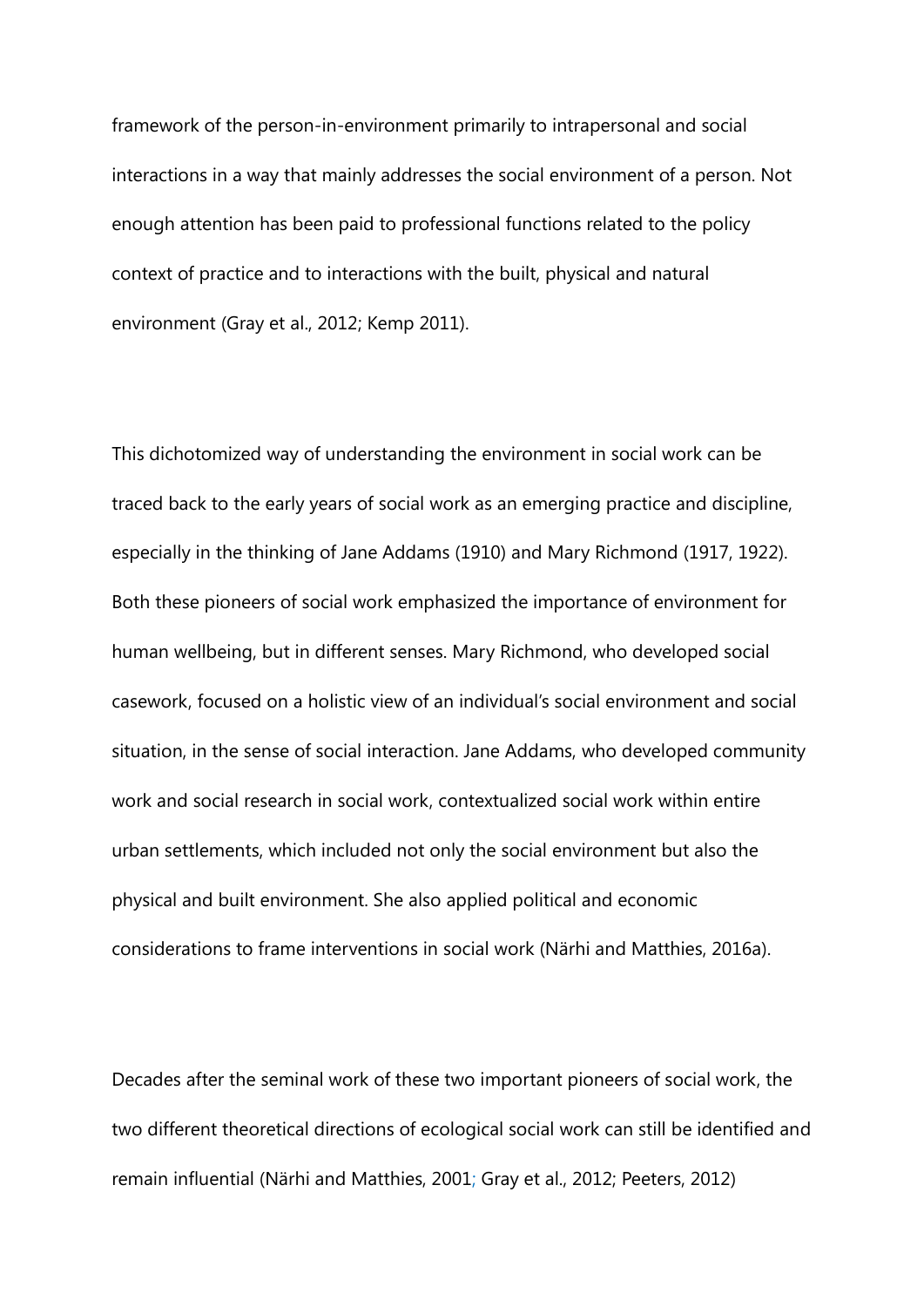- *A systems theoretical approach* in which the main emphasis is on the social environment and holistic thinking (Germain and Gitterman, 1980). For example, recently, Greene and Schriver (2016) gave a comprehensive illustration of an approach that applies ecological systems theory to social work practice. Theories on the interdependence between human behavior and the social environment are applied in various systemic contexts of clients (see also Henriques and Tuckley, 2012).
- *The ecocritical perspective*, which focuses on the impact of the natural and built environment on people's wellbeing and the issues of sustainable development in social work. It transformed the influence of ecological movements and the profound ecological criticism of modern industrial society in social work at large. Dominelli's Green Social Work (2012) is one example of this critical ecological thinking in social work at political and global level and having roots in the anti-discriminatory practise. Boetto (2016a) has provided a comprehensive example of a framework that indicates how to integrate the built and natural environment within casework practice. Furthermore, the increasing research and practice of social work, contributing to local and global sustainable development, reflect social work's interconnection with the environment today (Matthies and Närhi, 2016a).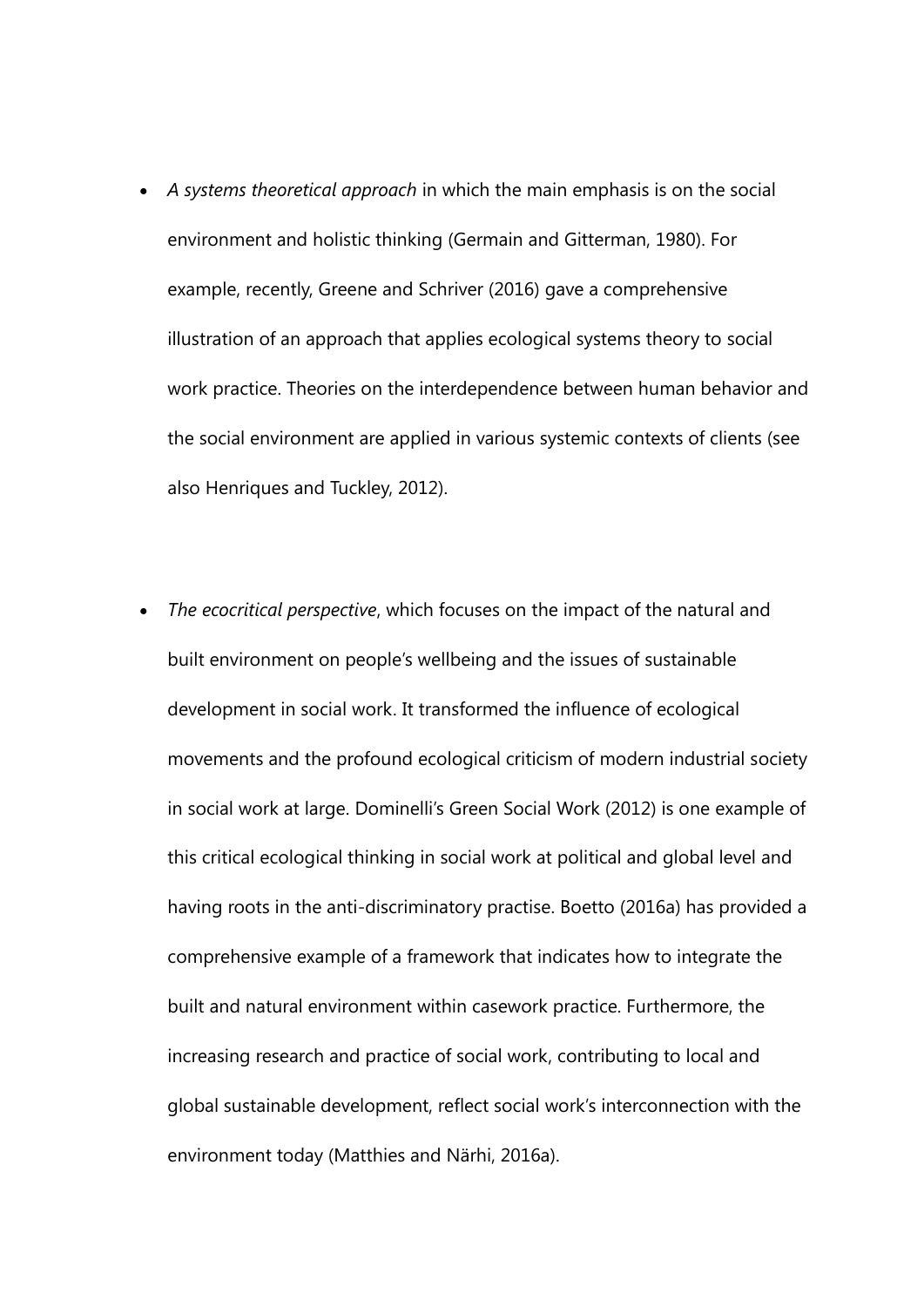The systems theoretical perspective (the ecosystems approach) highlights the significance of the social environment as a key framework for human behavior, growth and wellbeing. The word "systems" refers to the way of seeing that individuals and groups are in a relationship linked together between different parts of a system. For instance, families, schools, and social communities can be seen as interconnected systems. The environment of these subsystems consists of dynamic relationships containing interdependences, power and complementarity (Henriques and Tuckley, 2012).

Social relationships and social functioning are regarded as analogous to biologicalnatural processes. Applied in practice, a systems-theoretical approach constructs a holistic picture of the significant social relationships, of the person as part of an ecosystem, and helps social workers to understand better how the problems and resources of people relate to their social networks and environment.

The ecocritical perspective in social work questions more comprehensively the mainstream model of our modern societies that pursues continuous economic growth. It does this by exploiting natural and human resources and in the process increases social inequality. This perspective challenges social work to reflect on its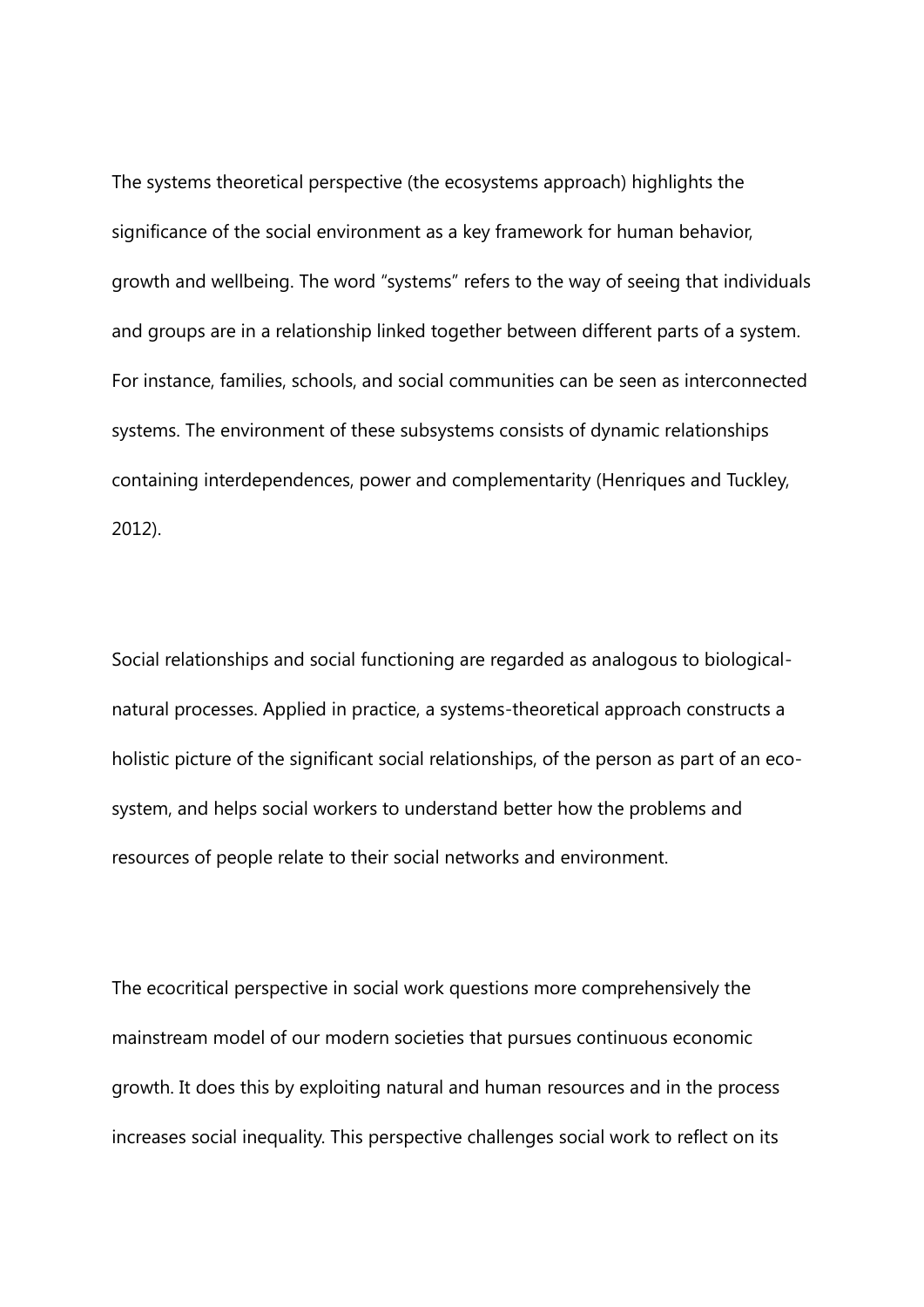own role within its technological-economic and bureaucratic-professional contexts. The status of social work in this context means that it becomes dependent on the economic system, which in turn causes the ecological and social crises (Närhi and Matthies, 2016b). The term "ecosocial approach" is used for such actions and models of practice, which are enhancing and supporting people's own "natural" resources (Matthies, Närhi and Ward, 2001). It addresses the quality and resources of the entire living environment, and aims to enable people to get connected with their natural environment as a source of wellbeing. It also aims to create such service settings that are protecting, re-cycling or up-cycling environmental resources. The following practice focus offers an example of applying both ecological theories.

#### *Practice focus 15.1*

A new local network of multiple stakeholders from the public and private sectors invites social workers as experts to bring their knowledge to a new project, in particular to support an application for a nationally funded program. The aim of the program is to integrate young unemployed people back into society by improving job creation and social inclusion,. European, national and local institutions report an alarming increase in the social exclusion of young people who neither have access to the labor market, nor are they participating in further training. In the year 2016 an average of 18.6 per cent of young people under 25 were registered unemployed in Europe, while in some countries, such as Greece, it was as high as 46 per cent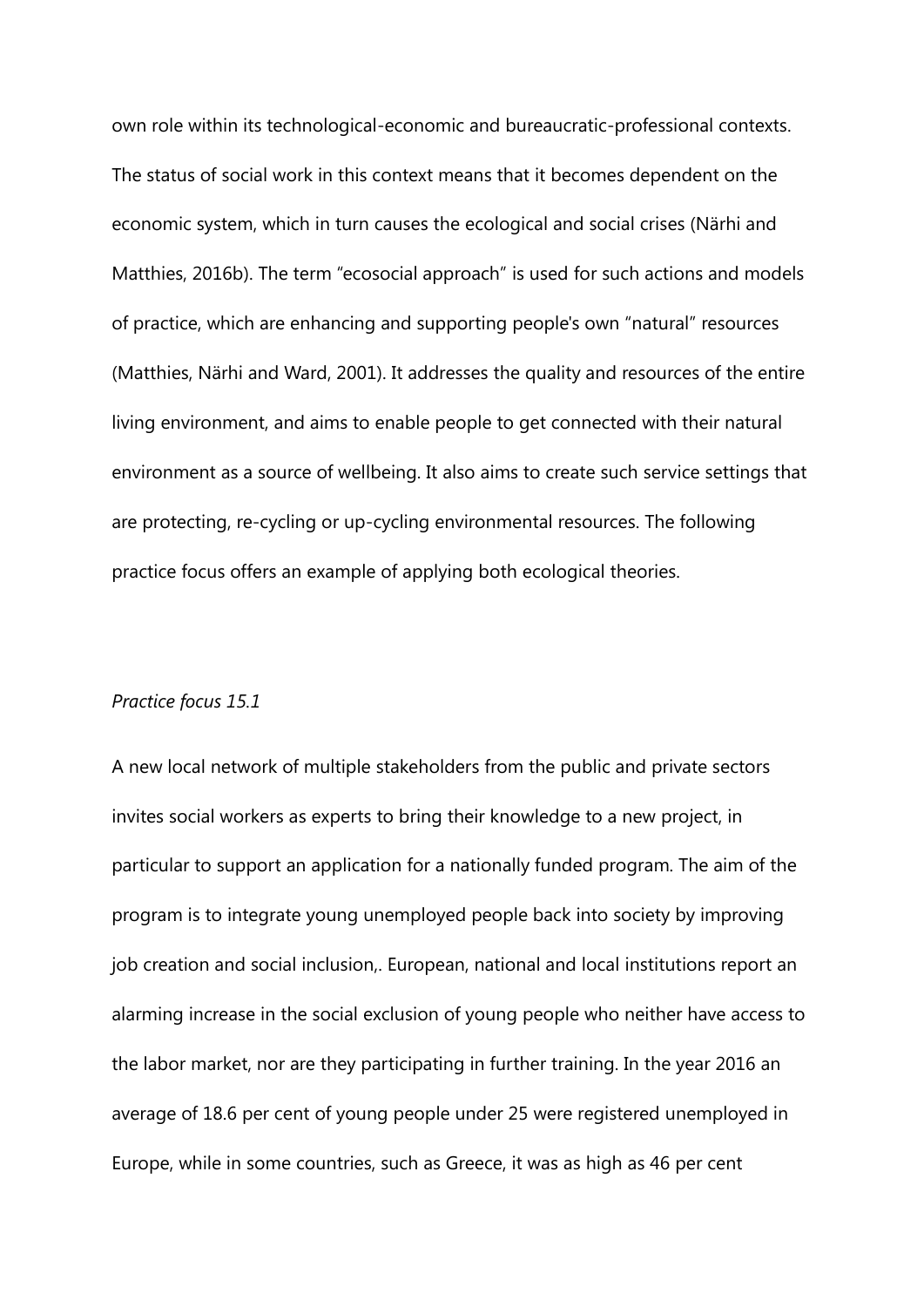(Statista 2016). Almost eight million young Europeans are not in work, education or training. Social workers know that this precarious situation creates serious problems: being an outsider may cause mental health problems, conflicts in the family, financial challenges and the risk of getting involved in anti-social behavior and crime, which can be seen as a threat to mainstream society. At the political level, critical voices are concerned about the missing economic contribution of young people to national wealth. Labour market policies require young people to display more agility, mobility and transferability of skills. What kind of concrete measures and interventions can ecological theories of social work contribute to the project proposal?

#### **Methods Applied to the Practice Focus**

Social workers with *the systems-theoretical understanding of ecological social work* suggest a comprehensive program of individual and family-related support for the young people in their social environment. It will include: (i) engagement of the participants; (ii) assessment of their life situation in their social environment including family relations: (iii) a plan of a systematic intervention and its application; and (iv) evaluation. Starting from the basic assumption that human behavior is conditioned by the social environment (Greene and Schriver, 2016), a comprehensive analysis of the social relationships of each young participant needs to be developed. This assessment will be done by drawing on an ecological model according to Bronfenbrenner (1979) alongside an ecomap (Henriques and Tuckley, 2012, p. 173).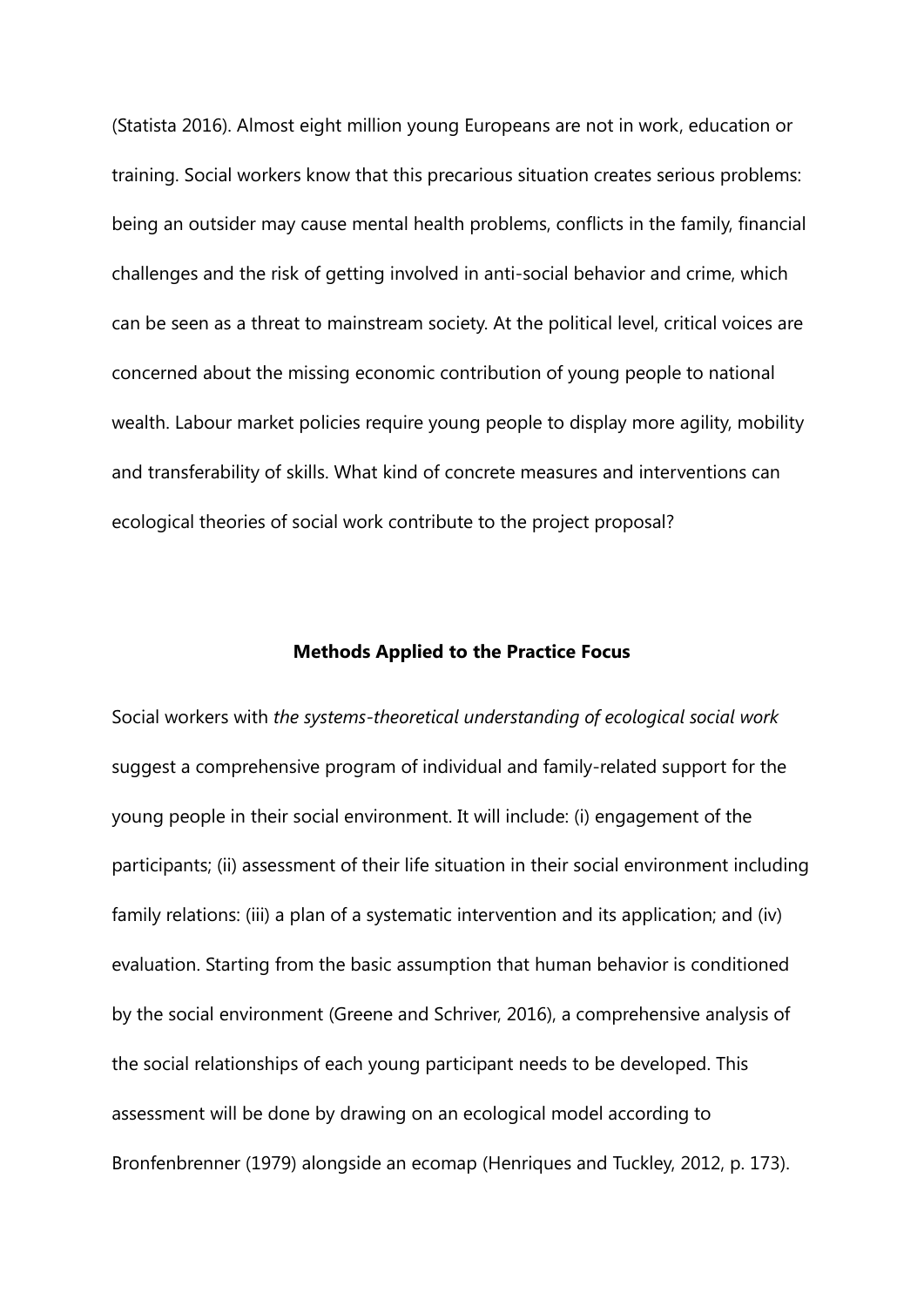As a first pre-condition, the project funding will bring capacities for additional time resources of social workers for unlimited amount of face-to-face meetings with each individual young participant. In these meetings, the young people will draw an ecomap and discuss it step by step with the social worker. It will help to identify those environmental impact factors that cause stress and either help or hinder the mobilization of the young people's resources for more effective job seeking or further training. Furthermore, sources of strength, valued experiences and motivation will be analyzed. The ecological model includes micro (home, friendship, networks, social media), meso (school and job experiences, use of services, organized engagements), macro level (national and local policies, programs, labor market) and exo – fields (physical environment, institutions, bureaucracy) (see Henriques and Tuckley, 2012, p. 167). Consequently social workers will have additional time to focus on each individual young person and their living environment, in order to be able to co-create realistic new perspectives starting from the micro-level of the young people's living environment. Social workers will apply out-searching methods outside of the offices, meet the young people in cafés, clubs and communities, maintain home visits and learn to know also the physical environment of the individual young people they will focus on. The ecomaps will help to analyse with the young people, what are the supportive dimensions in their social systems of micro-level networks, and what kind of contacts they have. For instance, excessive addiction to social media or social isolation can have negative impacts, and need to be discussed together, and tools of relevant harm-reduction need to be created. Social workers will also use the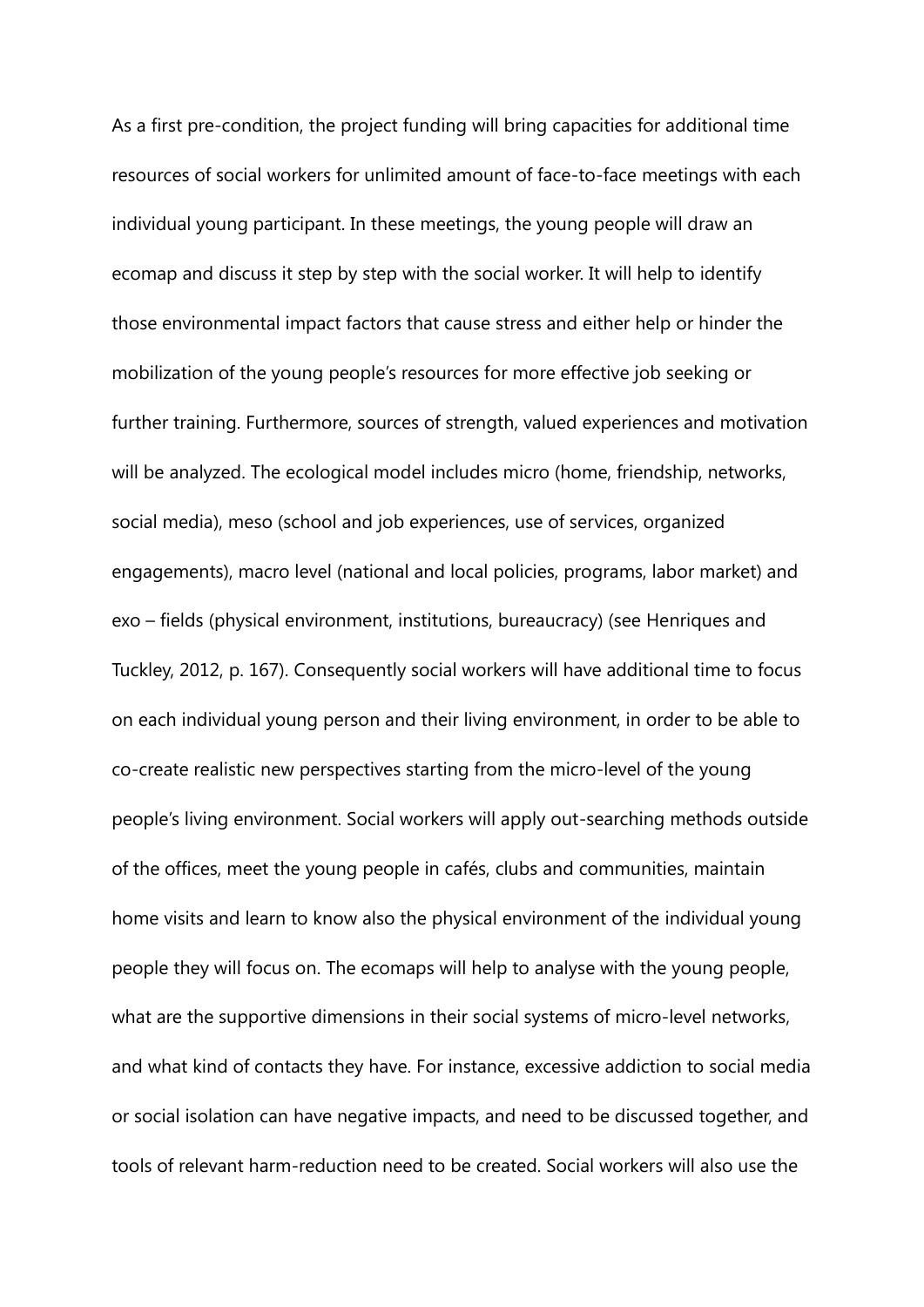ecomap to analyse individually, what kind of contacts, experiences and intentions each young person has in relation to educational pathways, use of welfare and other services, and job seeking. Visual drawing of network maps and analysing the different systems level will be helpful especially if young people may have challenges with language skills and in talking about their issues. Systems analysis will help the young people to discover interconnectivity between different zones of challenges in their everyday life. For instance having problems with housing or private space at home may bring obstacles for starting a training that demands concentration on homework. Having health related problems or challenges of mobility may cause a barrier to enter the labour market as job-seeker. Also the impact of the macro-level facts such as current economic development in the region and national programs related to job creation, are important to be taken in the consideration. They usually determinate the labour market opportunities of the young people much more than their own behaviour and motivation.

In the phase of planning and maintaining intervention, targeted individual strategies will be developed to eliminate any personal bias and problems caused by the interaction between the young person and his or her social environment. Access to individual interventions, such as counselling, therapy or targeted training will be included in the project's budget. The interventions can also include joint group activities to offer a new platform and social environment that is designed to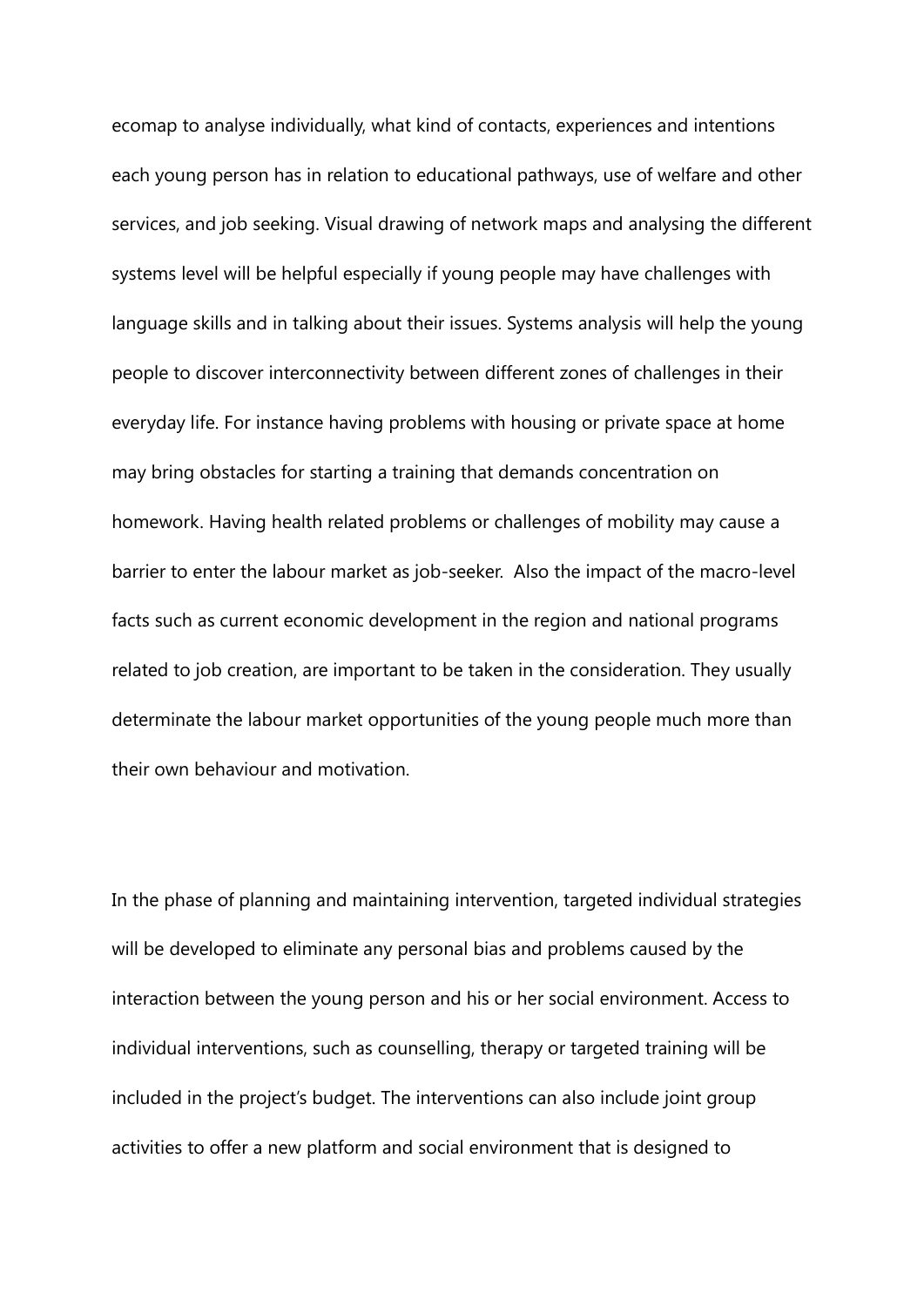strengthen self-esteem and promote empowerment skills to face new challenging social situations. These interventions are seen to be preconditions for improved employability and motivation for further training, which will be assessed in the final evaluation of the project. The social workers apply the anti-discriminatory approach by respecting the diversity of the individual life circumstances of the young people and with their empowering focus on the young people's own capabilities instead of oppressing them to go to seek jobs. They also consider the discriminating structures of the recruitment practices at the labour market regarding young job seekers without previous job experiences and have to search for methods to improve their wellbeing and self-esteem in the case of disappointments.

In the frame of *the ecocritical perspective* social workers want to contextualize the project aims and activities in a global context and critical development of the labour market. In Europe, where productive work appears not to be available for all people in the future, the nature of work is going to change. Climate change and the need to reduce the use of natural resources will be taken into consideration. On the other hand, the perspectives of smart green growth, job creation in nature-based projects, the new local exchange economy and social entrepreneurship all provide promising solutions (Elsen, 2016; OECD 2011).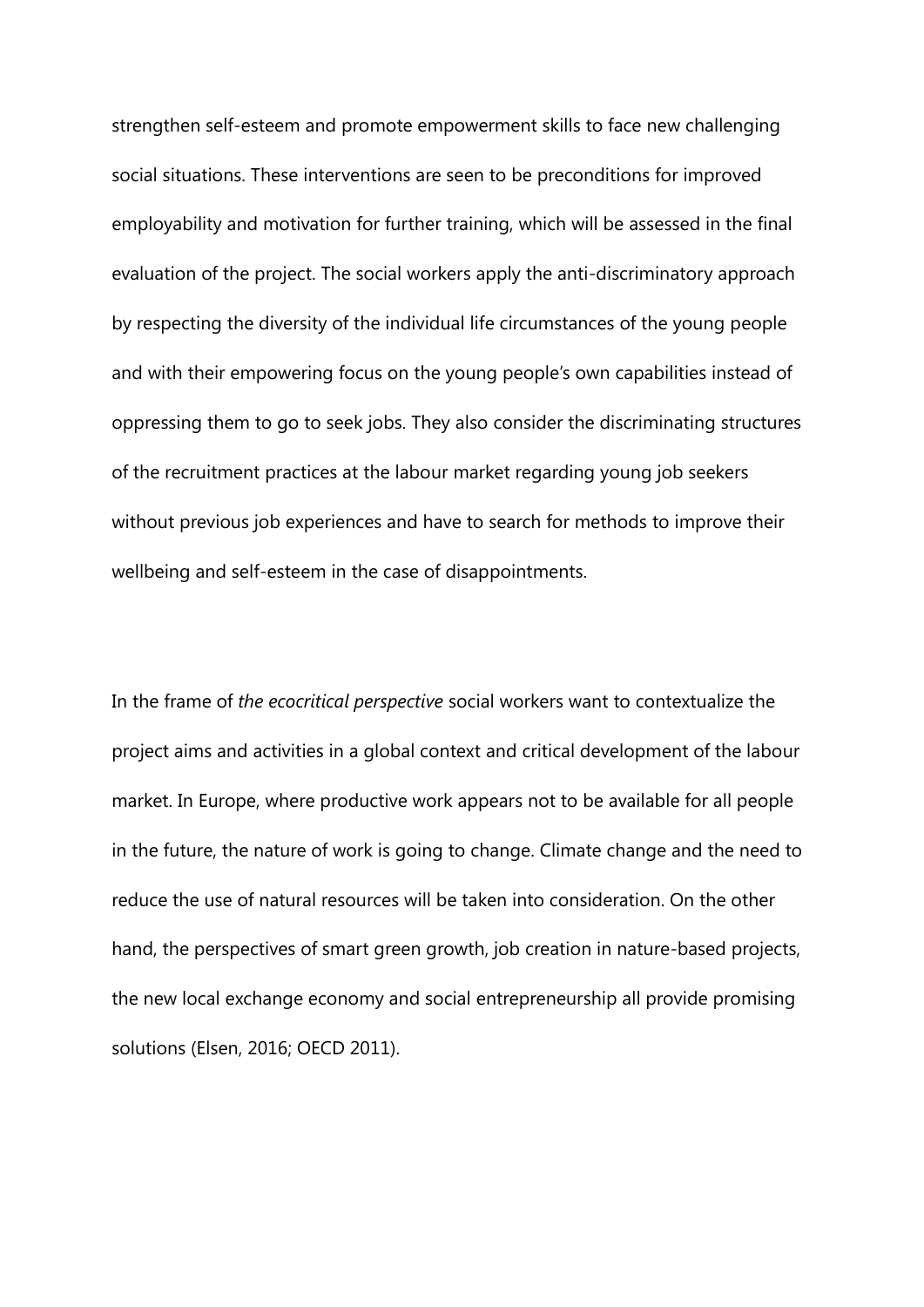While starting the planning process social workers will invite a group of young people facing unemployment to discuss their own wishes towards such a project and regarding their future work aspirations. Some of the young people say that: "We actually don't want to contribute to this polluting system any more. But we would rather be fine if we could have a place, like an old farm, where we could just make our own living, renovate it and grow our food." It transpires that some of the young people were already involved as volunteers in a group called "Re-(f)-Use", which running a social restaurant based on the use of waste food. It offers a more participatory alternative for the charitable delivery of food, which they do not like to visit, even though they are sometimes in need of free food (Kortetmäki and Silvasti, 2016). Others suggest that it could be possible to creatively develop further the recycling workshops and second-hand shops of their region.

Social workers suggest a plan to establish a social enterprise or collaborate with an existing one. Regarding the special needs of young participants, with, say, social phobia and low self-esteem, social workers can use animal-assisted methods and nature-assisted tools of social work and interventions based on the concept of "green care" (Gallis, 2013). The ideas and arguments from the planning phase will feed into a systematized plan, which can be evaluated against the need to create a new local economy, in harmony with the environment and resource limits of the Earth. In a new radical way, the anti-discriminatory approach means in this case not just an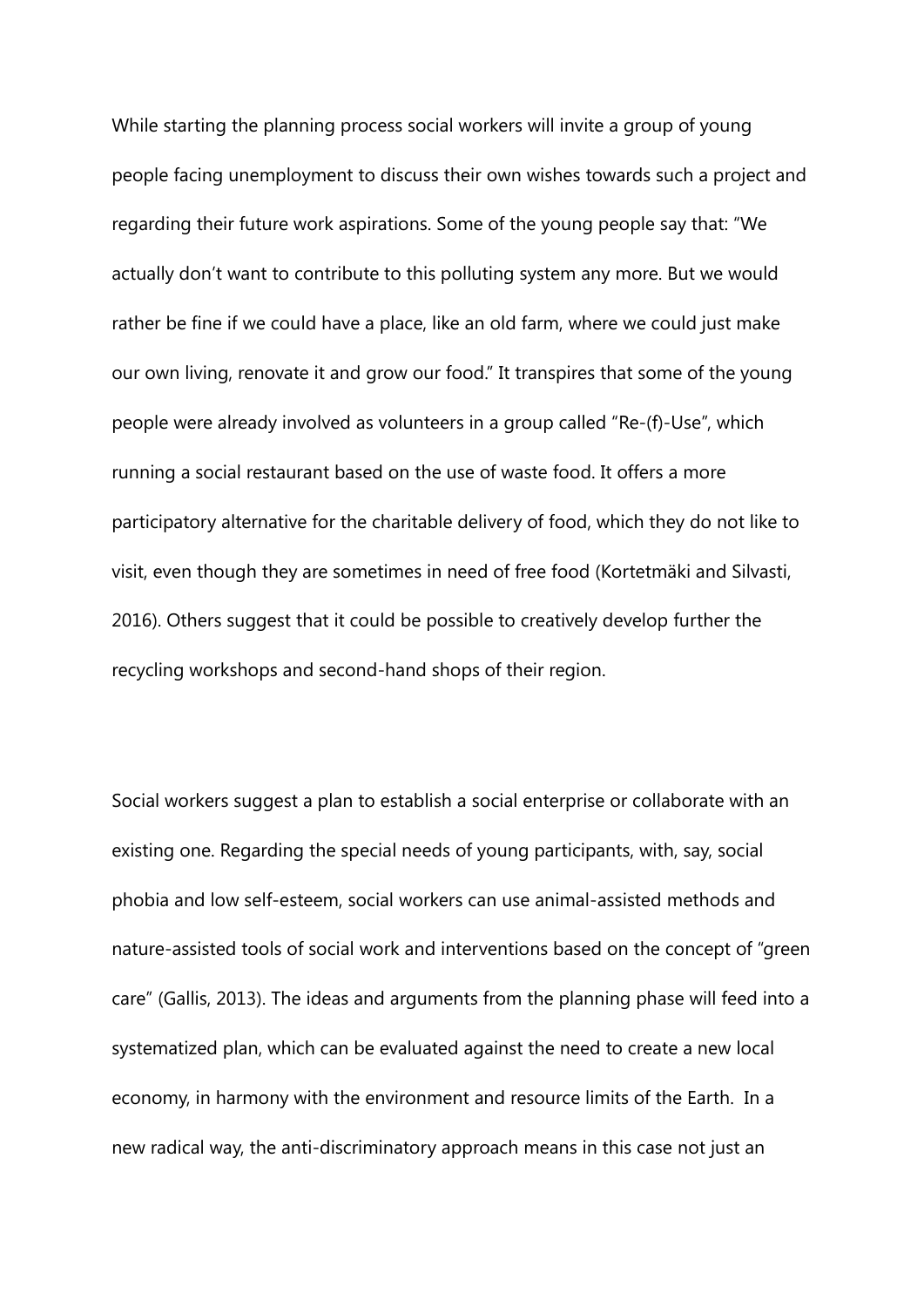equal delivery of services to the young unemployed people but their equal opportunity to contribute themselves to the activities they want to develop and to define the content of their own agency in diversity.

#### **Conceptual Discussion**

Both the systems-theoretical and ecocritical traditions underline the interactive relationship between humans and the environment. As demonstrated through the practice case, both ecological traditions can be applied on the strong roots of antidiscriminatory practice that is radically committed to equality, diversity and social justice especially by the means of participatory approach and co-creation of the project. But there also remain significant differences between the two traditions. The systems theory approach understands the person as a part of a holistic system, including micro, meso and macro systems. The ecocritical approach views the individual as a part of nature, which, in turn, is itself a part of the holistic system of the planet. In the ecocritical approach, the environmental crisis not only concerns nature and the environment, but also encompasses human beings and their relationships, values and cultural assumptions. Systemic theorists are inclined to see ecological issues as disturbing factors in the system. But they do not take an overt political stand in relation to the economic and political structures that produce these disturbances.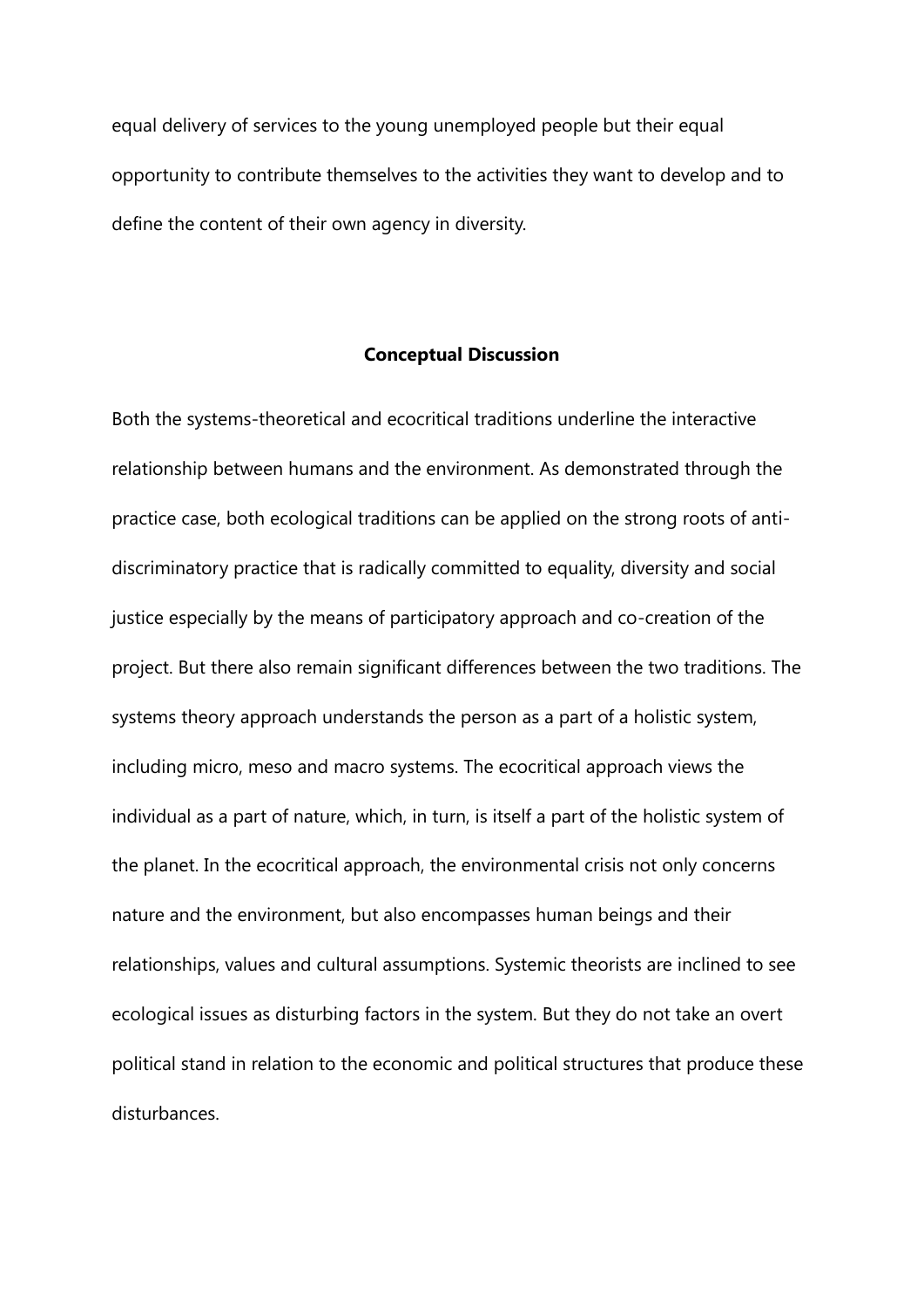While exploring the various conceptualizations emerging in the global debate around the ecocritical tradition in social work, one can identify the following approaches: ecosocial approach; deep-ecological; eco-spiritual; green; social ecological; and environmental. What all of these approaches have in common is that they challenge mainstream social work to broaden its focus and share the critical notion of humans being a crucial part of nature (Närhi and Matthies, 2016a). This deepens the idea of the person-in-environment from a different perspective than previously identified. In our view, the theoretical and practical implications of ecological social work can be promoted by starting with the shared dimensions of the current debates.

#### **Research Evidence**

There are some studies that show evidence in adopting ecological social work theories in practice. Gray et al. (2012) provide examples including work with droughtaffected families and young offenders, and preservation of "green" space in city areas. There are also social work practices that involve nature and wilderness therapy (Gallis, 2013), food security (Kortetmäki and Silvasti, 2016), community development (Sayer et al., 2016), and animal-assisted social work (Risley-Curtiss, 2010).

Boetto (2016b) has formulated five social work strategies for ecosocial practice. In our eyes, her approach successfully combines the ecocritical tradition of ecological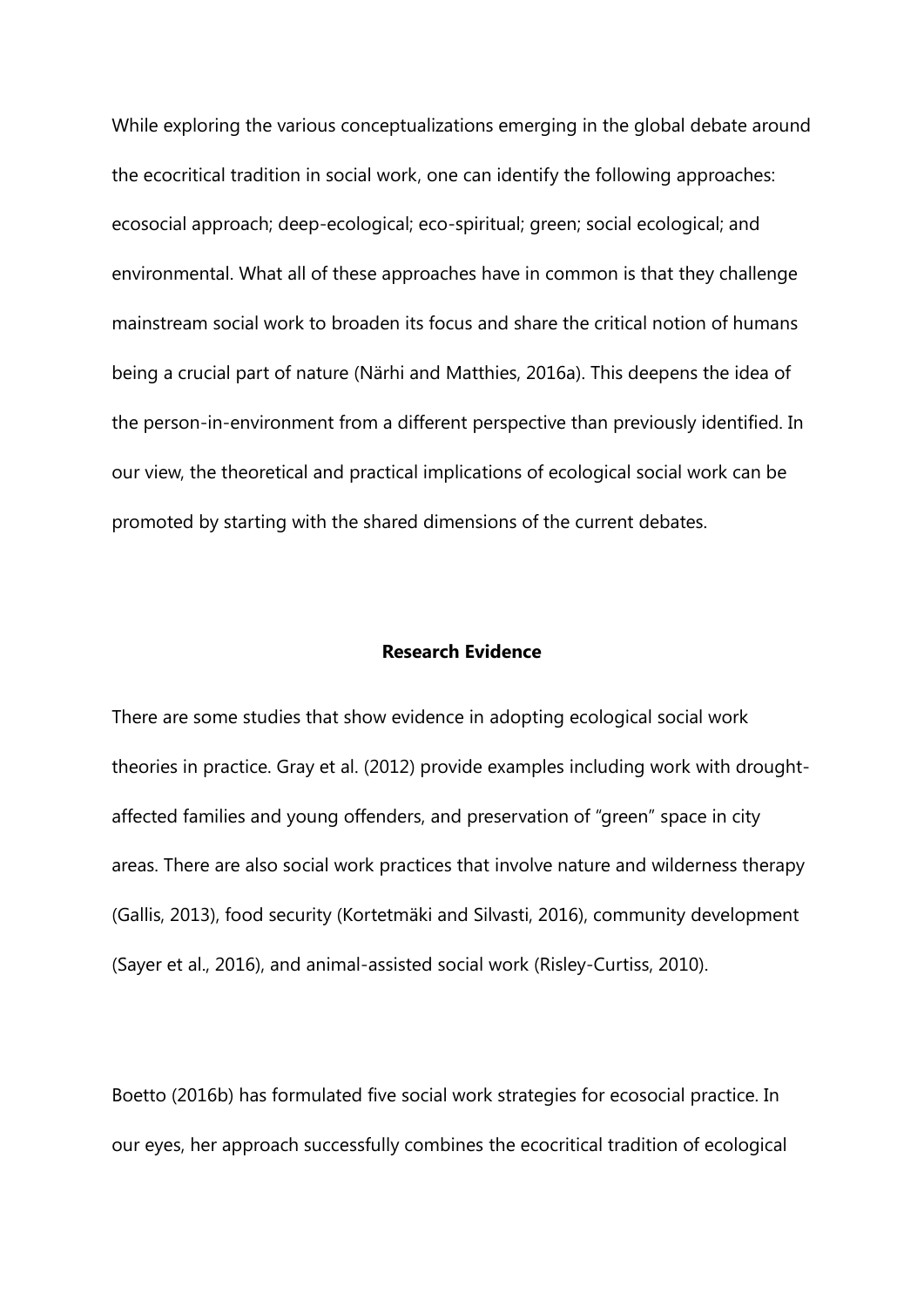social work in the practice also with individuals and families, and not only at community and structural level of social work. First, social workers need to develop personal growth towards connectedness with the natural environment, which means increasing your knowledge and action about environmental issues in your personal life. Second, social work needs to continue to develop a holistic approach to human wellbeing. In the context of ecological social work it means understanding human wellbeing from the perspective of sustainable ways of life. Third, social workers can develop communities of practice that promote organizational change. This means collaborating with like-minded workers, organizing environmentally oriented groups, and building alliances with inter-professional groups with environmental scientists and planners, for instance. Fourth, social workers can use community-based approaches in order to enable the mobilization of local resources to develop community-based sustainability initiatives (see Chapter 17 in this volume). Finally, social work can arrange social action to facilitate economic and political change – that is, organize collective social action and advocacy groups for people who share similar environmental and social disadvantage (Boetto, 2016b).

A systematic literature review by Nöjd (2016) focused on actual social work practices considering environmental and sustainability issues. She found that such practices are improving the living environment, infrastructure and facilities, as well as ensuring greater participation and the influence of people. Ecological social work is also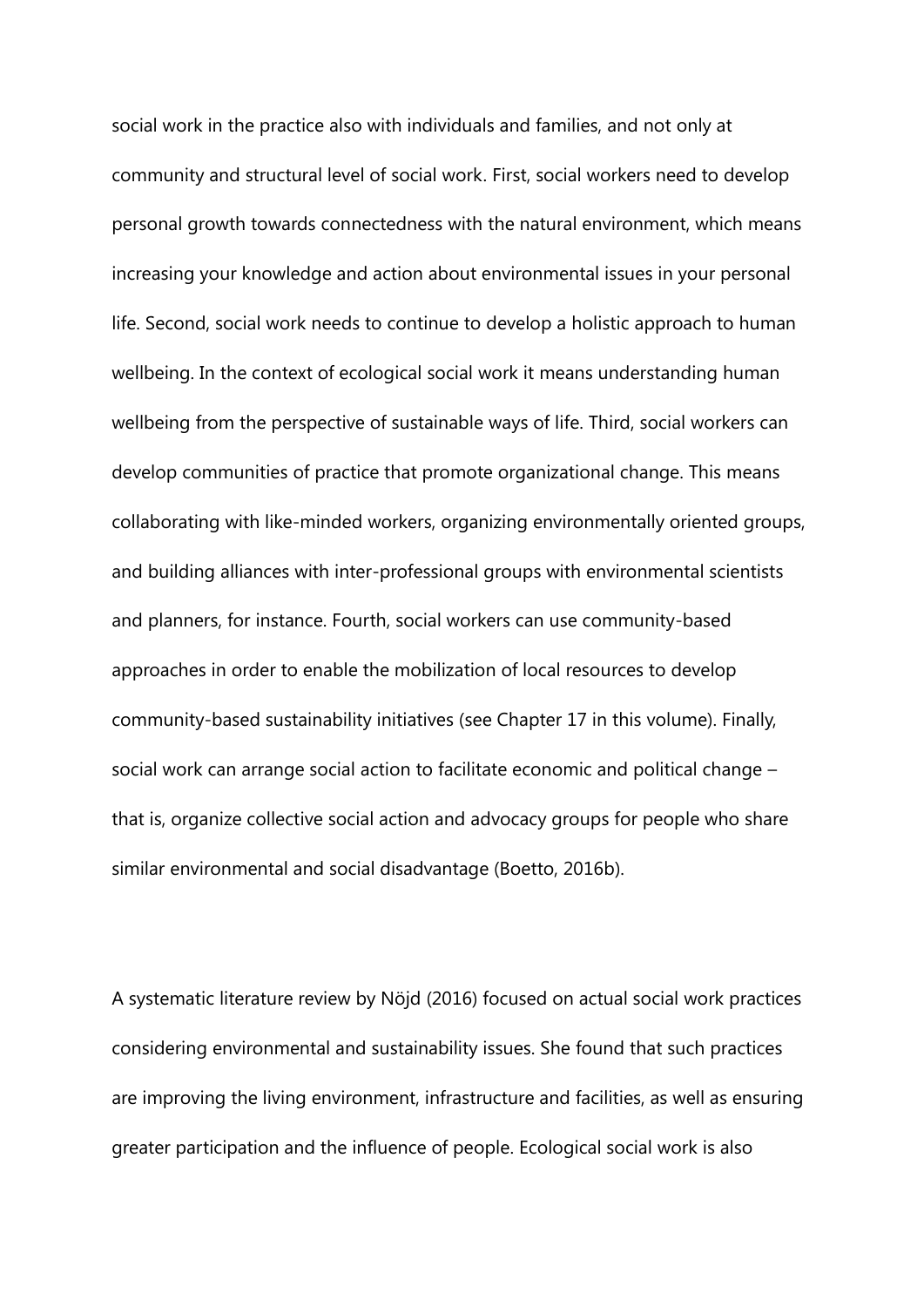promoting environmental justice, increasing awareness of environmental issues, assessing the impacts of these, negotiating what issues to address, and gathering the resources with partners as necessary to address these issues. The efforts are community based, local, and often multidisciplinary. Many of the activities are adapted from mainstream social work, but accommodated to social work considering issues related to the bio-physical environment (Nöjd, 2016).

# **Conclusion: Challenges Associated with the Theory and Practice of Ecological Social Work**

We argue that both Mary Richmond's and Jane Addams's contributions emphasized the importance of the environment in social work, although in different ways. The common factor in systems theoretical and ecocritical perspectives is their shared view about the imbalance in the relationship between humans and the environment. When it comes to the present day, we should no longer talk about social work's relationship with nature, but understand social work as a part of nature that is shaped by humans. Drawing along the historical line of ecological social work, a similar development can be identified like Mark Doel describes in Chapter 14. Also ecological social work has shifted historically from a strong individualistic focus with psychodynamic thinking, towards a larger social scientific perspective by systems theory and, towards critical sociopolitical perspective by the ecocritical tradition. But we can also learn from the history, that best opportunities for the people in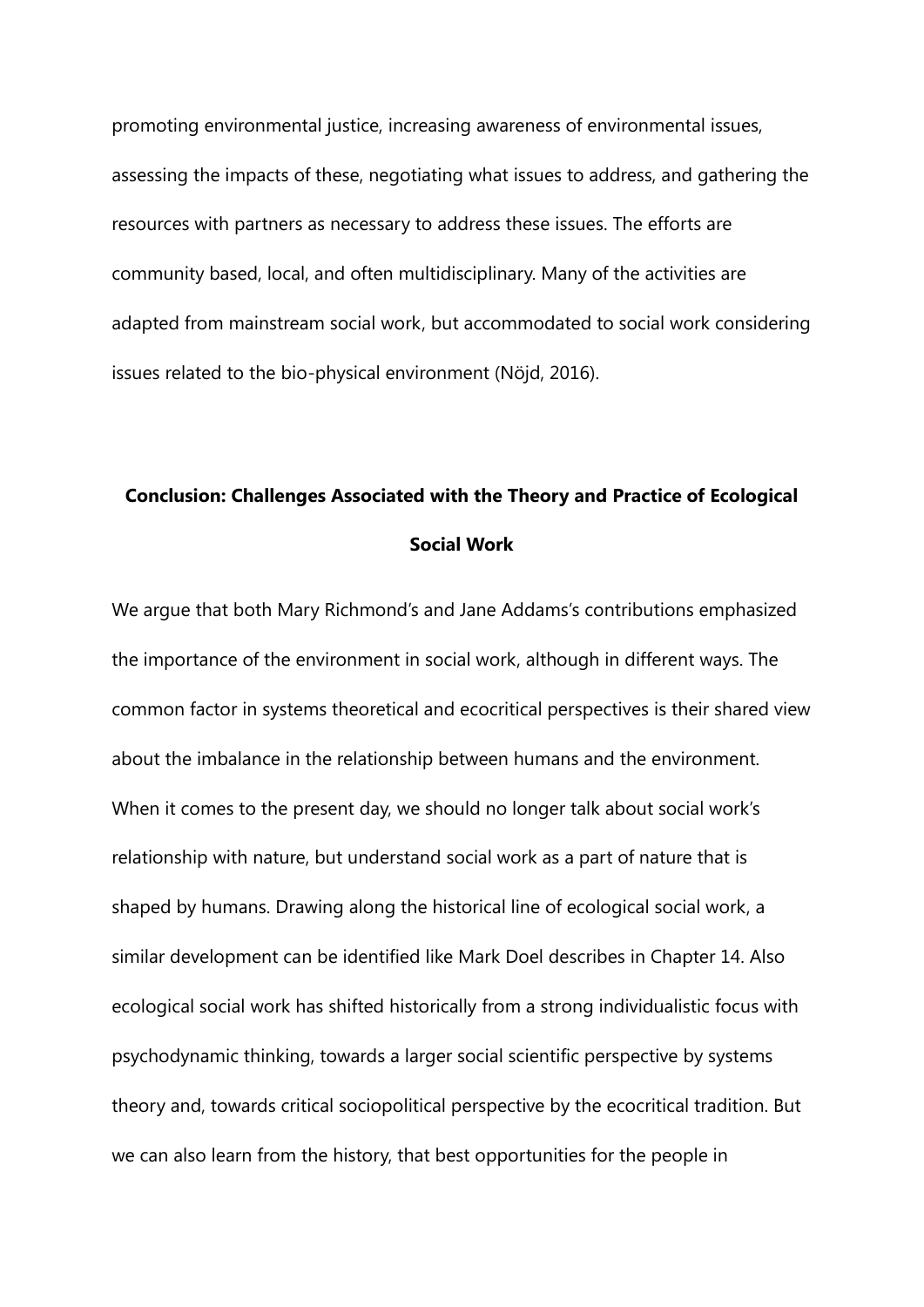oppressive circumstance can be developed by social work if both traditions could be combined. Then, both the diversity of individual challenges and resources, and the socio-political and environmental factors at the level of communities, societies and the Earth built together the unique context for people to live and for social work to play its role.

Understanding the politicization of nature (Haila, 2000) in social work practice leads to examining and developing a kind of knowledge and practice that expands the holistic person-in-environment perspectives in social work. In the goal of challenging the mainstream paradigm of social work, ecological social work shares much in common with the critical, structural, radical, feminist and participatory approaches in the profession. They all reflect an understanding of the person-in-environment and the dynamics of power in transactional processes (Coates, 2003; Kemp, 2011).

We agree with Kemp (2011) who argues that never has the need for social work to revitalize its environmental commitments been more urgent. Some studies tell us that it might be worthwhile to consider complexity theory, evolution theory or even neuroscience, which might provide a new understanding of the relationship between people and their environments. Social workers might then focus on affecting the climates that can sustain the conditions (social, ecological, biological, economic, and political) that are essential for human wellbeing (Green and McDermont, 2010).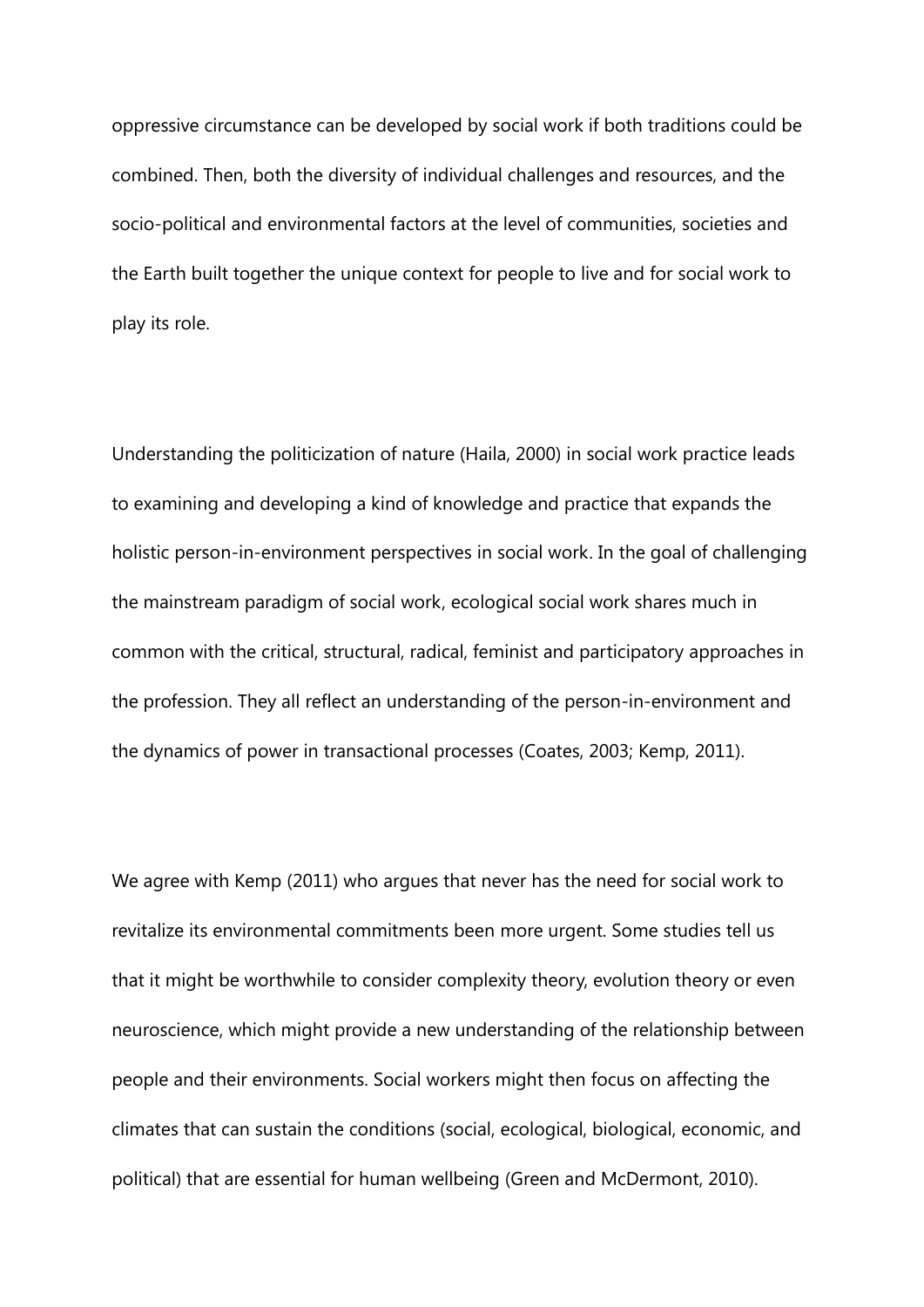Therefore, it follows that a global and local ecological framework is needed in social work education, both as a theoretical perspective and as a practical action model (Närhi and Matthies 2016a).

## *Points to Ponder*

- How do social problems and everyday challenges of your clients interlink with problems in their social, built and natural environment?
- What kind of nature-based solutions could you develop together with your clients for strengthening their wellbeing and participative inclusion?
- Which of the interventions and settings you apply in social work that can contribute to sustainability?

# **Key Texts**

McKinnon, J. and Alston, M. (Eds.) (2016). *Ecological social work: Toward sustainability*. London: Palgrave Macmillan.

Matthies, A-L. and Närhi, K. (Eds.) (2016). *Ecosocial transition in society: Contribution of social work and social policy*. New York: Routledge.

Greene, R. R. and Schriver, J. M. (2016). Handbook of human behavior and the social environment. A Practice-based approach. New Brunswick: Transaction Publishers.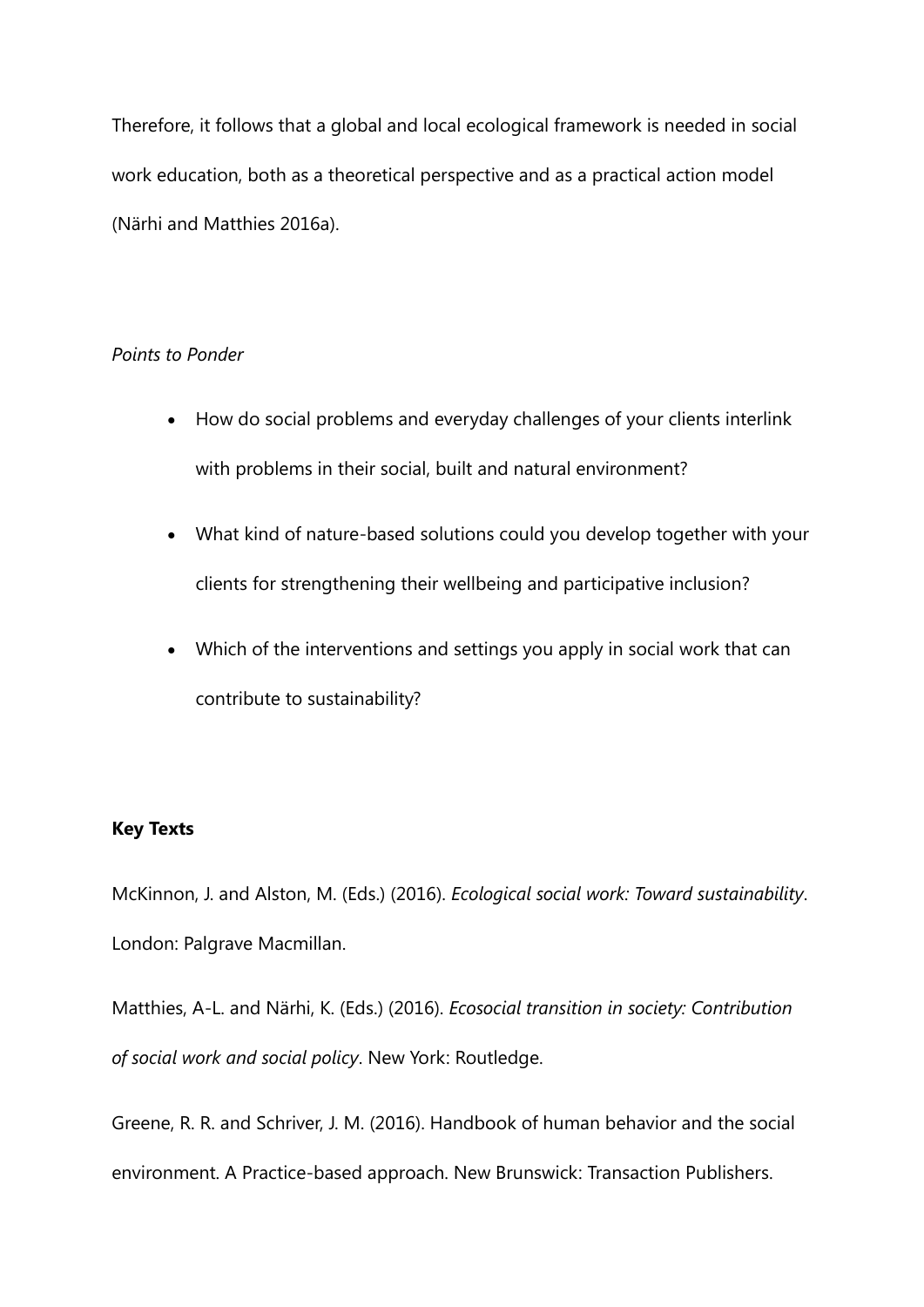#### **References**

Addams, J. (1910). *Twenty years at Hull House,* with autobiographical notes. Republished 2004. Whitefish: Kessinger Publishing.

Besthorn, F. (2003). Radical ecologisms: Insights for educating social workers in ecological activism and social justice. *Critical Social Work* 3(1), 66-106

Boetto, H. (2016a). Developing ecological social work for micro-level practice. In: McKinnon, J. and Alston, M. (Eds.). *Ecological social work: Towards sustainability.*  London: Palgrave Macmillan, 59-77.

Boetto, H. (2016b) A transformative ecosocial model: Challenging modernist assumptions in social work. British Journal of social work. DOI:

https://doi.org/10.1093/bjsw/bcw149

Bronfenbrenner, U. (1979). *The ecologicy of human development: Experiments by nature and design.* Cambridge, MA: Harvard University Press

Coates, J. (2003). *Ecology and social work: Towards a new paradigm.* Halifax, NS: Fernwood Press.

Dominelli, L (2012). *Green social work: From environmental crises to environmental justice.* Cambridge, UK: Polity.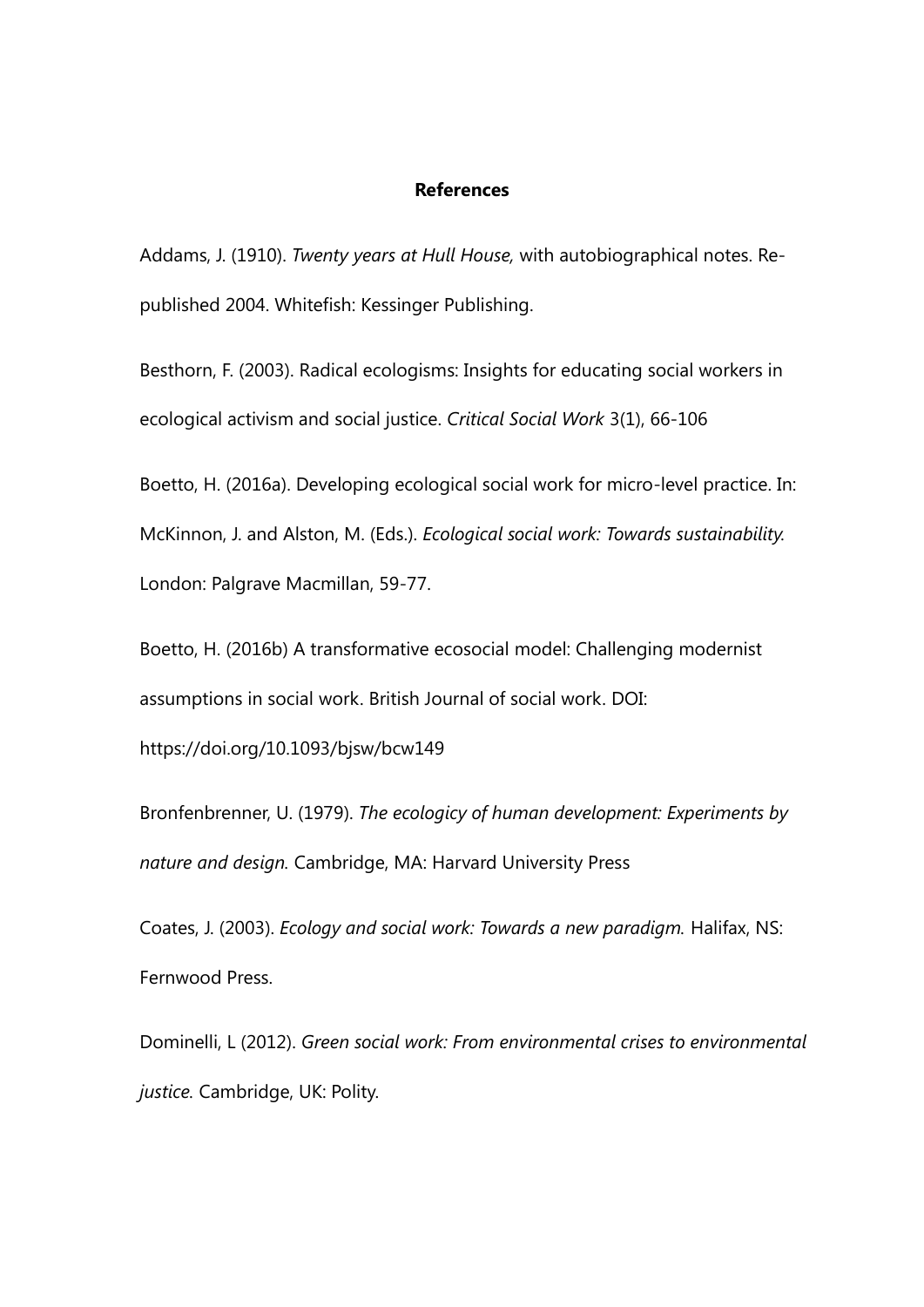Elsen, S. (2016). Community-based economy and ecosocial transition. In Matthies, A-L. and Närhi, K. (Eds.). *Ecosocial transition in society. Contribution of social work and social policy.* New York: Routledge. 54–70.

Gallis, C. (2013). Green care: For human therapy, social innovation, rural economy, and education. New York: Nova Science Publishers.

Greene, R. R. and Schriver, J. M. (2016). *Handbook of human behavior and the social environment. A Practice-based approach.* New Brunswick: Transaction Publishers.

Green, D. and McDermott, F. (2010). Social work from inside and between complex systems: Perspectives on person-in-environment for today's social work. *British Journal of Social Work*, 40, 2414–2430.

Germain, C. B. and Gitterman, A. (1980). *The life model of social work practice*. New York: Columbia University Press.

Gray, M., Coates, J., and Hetherington, T. (Eds.) (2012). *Environmental social work*: New York: Routledge.

Haila, Y. and Dyke, C. (2006). Introduction: What to say about nature's "Speech". In Haila, Y. and Dyke, C. (Eds.) (2006). *How nature speaks. The dynamics of human ecological condition.* Durham NC: Duke University Press, 1-48.

Haila, Y. (2000). Ekologiasta politiikkaan. Kurinpitoa vai solidaarisutta, Tiede ja edistys. 25(2), 80-96.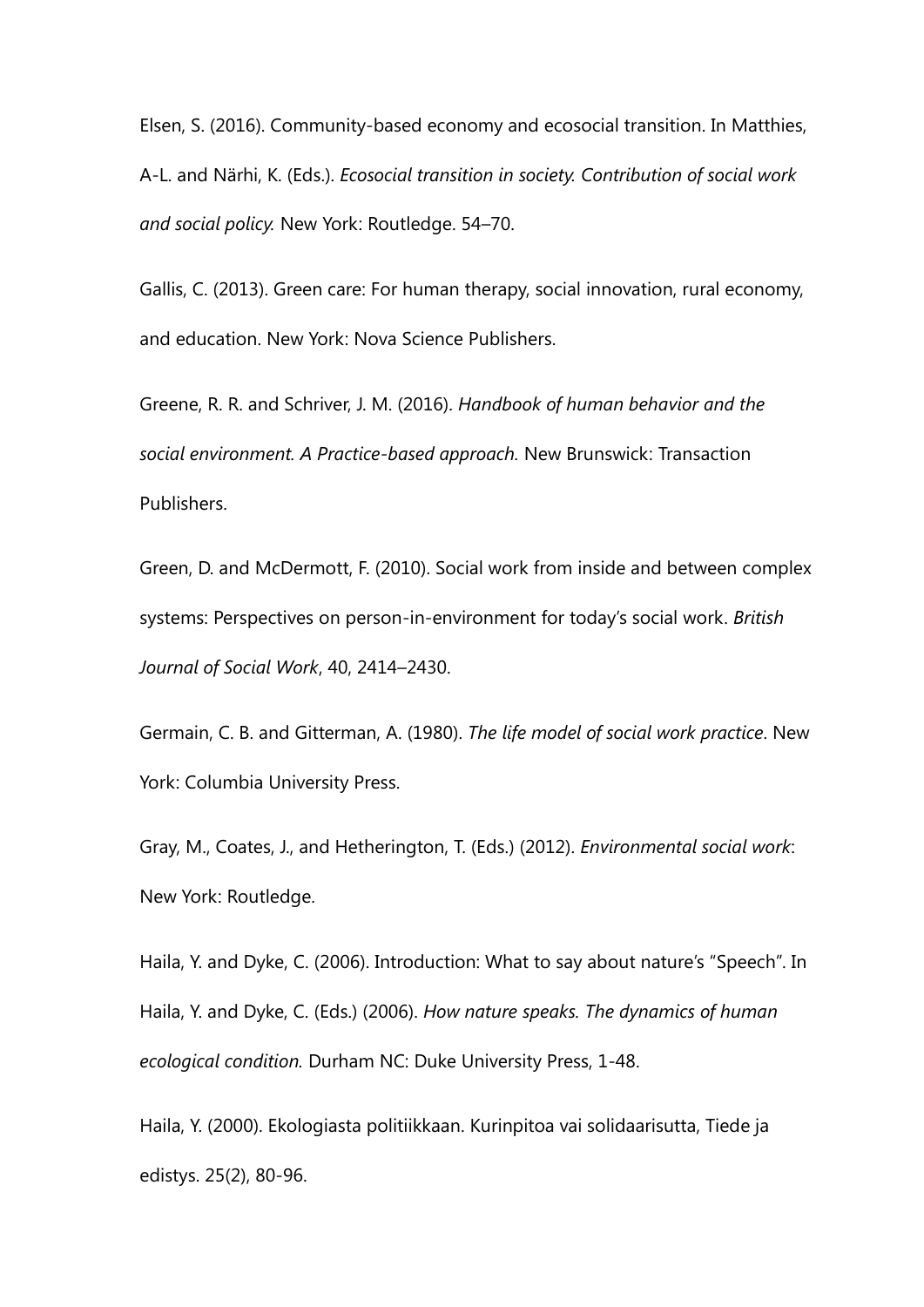Henriques, P. and Tuckley, G. (2012). Ecological systems theory and direct work with children and families. In Stepney, P. and Ford, D. (Eds.) *Social work models, methods and theories*. (2nd Edn.). Lyme Regis, UK: Russell House Publishing, 166– 180.

Kemp, S. P. (2011). Recentring environment in social work practice: Necessity, opportunity, challenge. *British Journal of Social Work*, 41(6), 1198–1210.

Kortetmäki, T., and Silvasti, T. (2016). Charitable food aid in a Nordic welfare state: A case for environmental and social injustice. In Matthies, A-L. & Närhi, K. (Eds.) (2016). *Ecosocial transition in society. Contribution of social work and social policy*. New York: Routledge, 219–234

Matthies, A-L, Närhi, K. and Ward, D. (Eds.) (2001). *The eco-social approach to social work,* Jyväskylä: Sophi.

Matthies, A-L. and Närhi, K. (Eds.) (2016). *Ecosocial transition in society: Contribution of social work and social policy*. New York: Routledge.

Närhi, K. and Matthies, A-L. (2001). What is the ecological (self-)consciousness of social work? Perspectives on the relationship between social work and ecology. In Matthies, A-L., Närhi, K. and Ward, D. (Eds.) *Eco-social approach in social work.* Jyväskylä: Sophi, 16-53.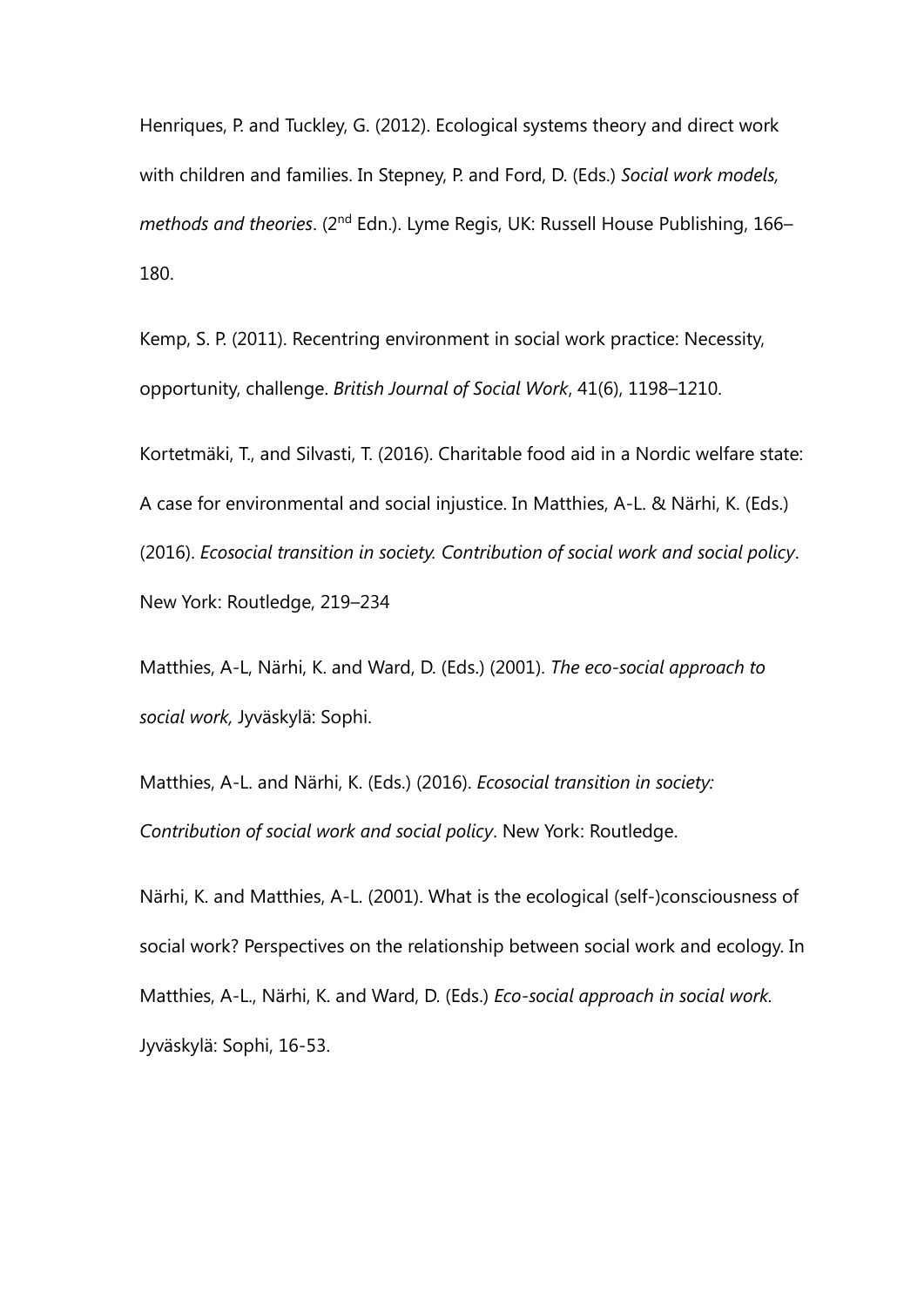Närhi, K. & Matthies, A-L. (2016a). Conceptual and historical analysis of ecological social work. In McKinnon, J. and Alston, M. (Eds.) *Ecological social work: Toward sustainability.* London: Palgrave Macmillan, 21-38.

Närhi, K. & Matthies, A-L. (2016b) The ecosocial approach in social work as a framework for structural social work. International Social Work, 1– 13: DOI: 10.1177/0020872816644663

Nöjd, T. (2016). *A systematic literature review on social work considering environmental issues and sustainable development*. Master's Thesis, University of Jyväskylä, Finland. https://jyx.jyu.fi/dspace/handle/123456789/52488

OECD (2011). *Towards green growth*. OECD Publishing:

http://dx.doi.org/10.1787/9789264111318-en

Peeters, J. (2012). The place of social work in sustainable development: Towards ecosocial practice. *International Journal of Social Welfare,* 21(3), 287-298.

Richmond, M. (1917). *Social diagnosis*. Philadelphia: Russell Sage Foundation. Reprinted 1964.

Richmond, M. (1922). *What is social case work? An introductory description*. NewYork: Russell Sage Foundation. Reprinted 1939.

Risley-Curtiss, C. (2010). Social workers and the human-companion animal bond: A national study, *Social Work,* 55(1), 38-46.